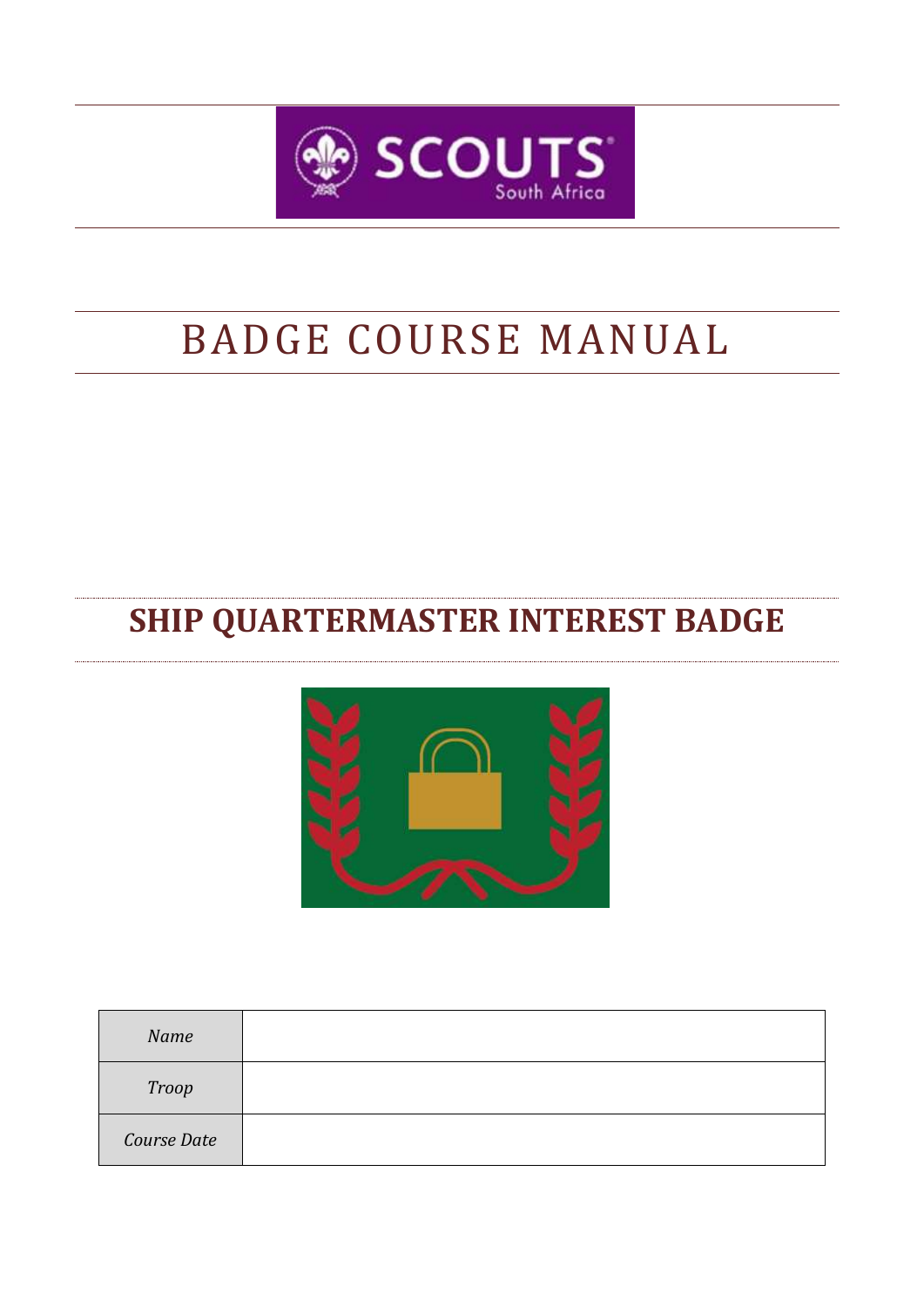## **CONTENTS**

| Section                                 |    |
|-----------------------------------------|----|
| Ship Quartermaster - Badge Requirements |    |
| Rope:                                   | 4  |
| Taking rope off a new coil              |    |
| Taking down rope for running out        |    |
| Method of belaying                      |    |
| <b>Blocks:</b>                          | 5  |
| Parts of a block                        | 5  |
| Types of blocks                         | 6  |
| <b>Purchase Tackles</b>                 | 8  |
| Anchors:                                | 9  |
| <b>Types of Anchors</b>                 | 9  |
| Select an Appropriate Anchor            | 10 |
| Anchoring                               | 11 |
| Weighing anchor                         | 12 |
| Sea Anchor                              | 12 |
| Mooring                                 | 13 |
| Sails, Sheets & Rigging:                | 14 |
| Sails & Sheets                          | 14 |
| Standing rigging                        | 14 |
| Running rigging                         | 14 |
| <b>Boat Maintenance and Storage:</b>    | 15 |
| Securing of foils                       | 15 |
| Fittings                                | 15 |
| Maintenance                             | 15 |
| Storage                                 | 15 |
| Leaving a Boat                          | 16 |
| <b>Boat Stability</b>                   |    |
| Loading a Boat                          |    |
| <b>Combustion Theory</b>                |    |
| Handling Flammable Liquids and Gasses   | 19 |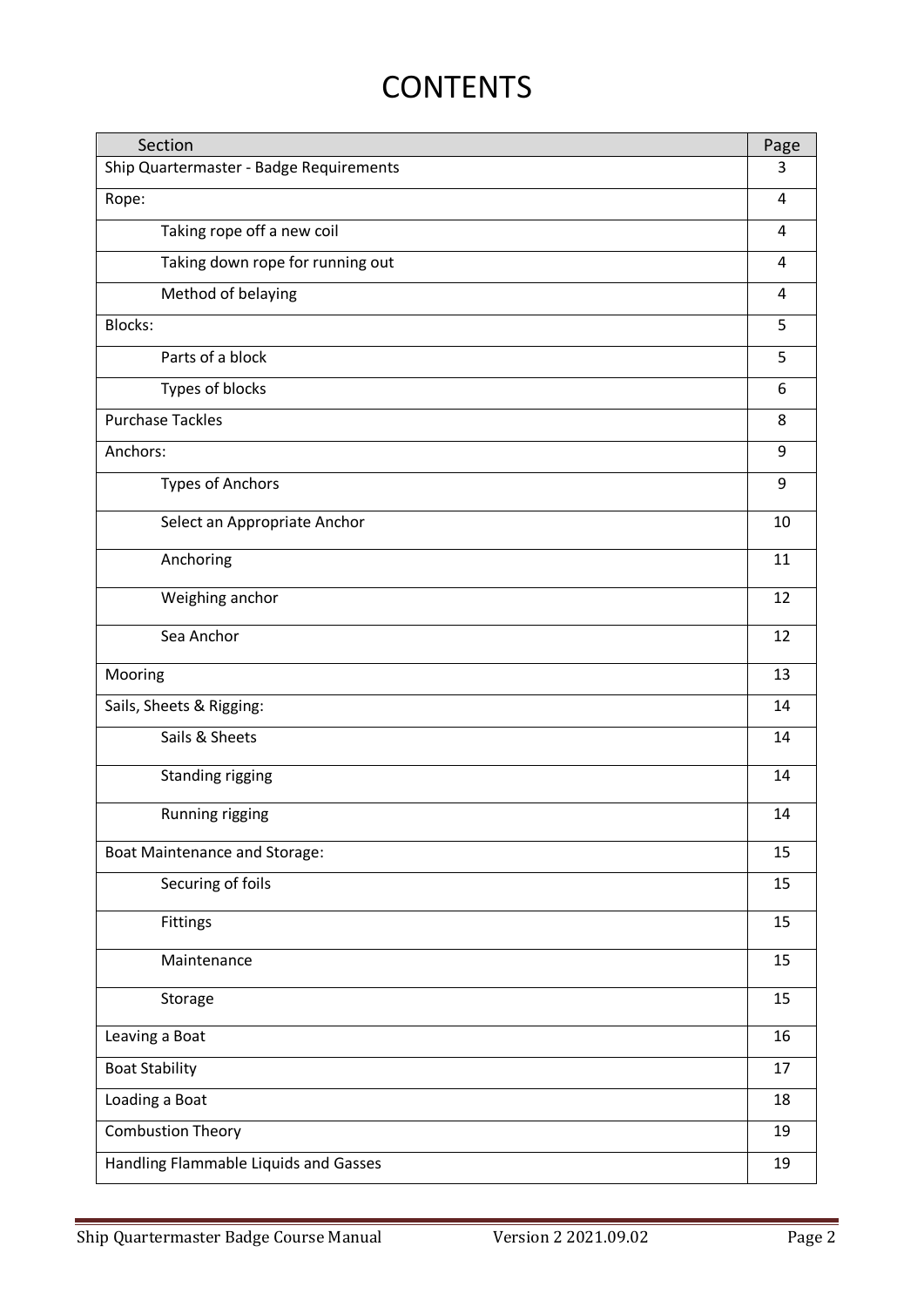## **Ship Quartermaster - Badge Requirements**

1. Rope:

- a) Demonstrate the correct method of taking rope off a new coil.
- b) Demonstrate the method of taking down rope for running out.
- 2. Describe the principal parts of a block.
- 3. Identify the following types of blocks and demonstrate them in use:
	- a) Single block
	- b) Single block with fast eye and swivel eye
	- c) Single block with becket and hook
	- d) Scratch or check block
	- e) Self-locking block with snap shackle
	- f) Fiddle block with shackle
	- g) Double block with swivel eye
	- h) Double block with shackle.
- 4. Demonstrate the method of belaying.
- 5. Describe the principal parts of an anchor.
	- a) Identify three types of anchors and differentiate between their uses.
	- b) Describe and execute the safest method of anchoring to suit the conditions.
	- c) Demonstrate the use of a trip line and pick-up buoys.
	- d) Demonstrate the correct method of mooring a boat to a dock or jetty.
- 6. Demonstrate how to store and take care of sails, sheets and standing rigging.
- 7. Demonstrate how to leave a pulling boat or sailing dinghy:
	- a) After a day's activity
	- b) For a short spell, e.g. lunch break, or when called for instruction.
- 8. Demonstrate how to load a boat with stores and personnel and show how to trim the boat correctly.
- 9. Explain how to safely store and handle flammable liquids and gasses.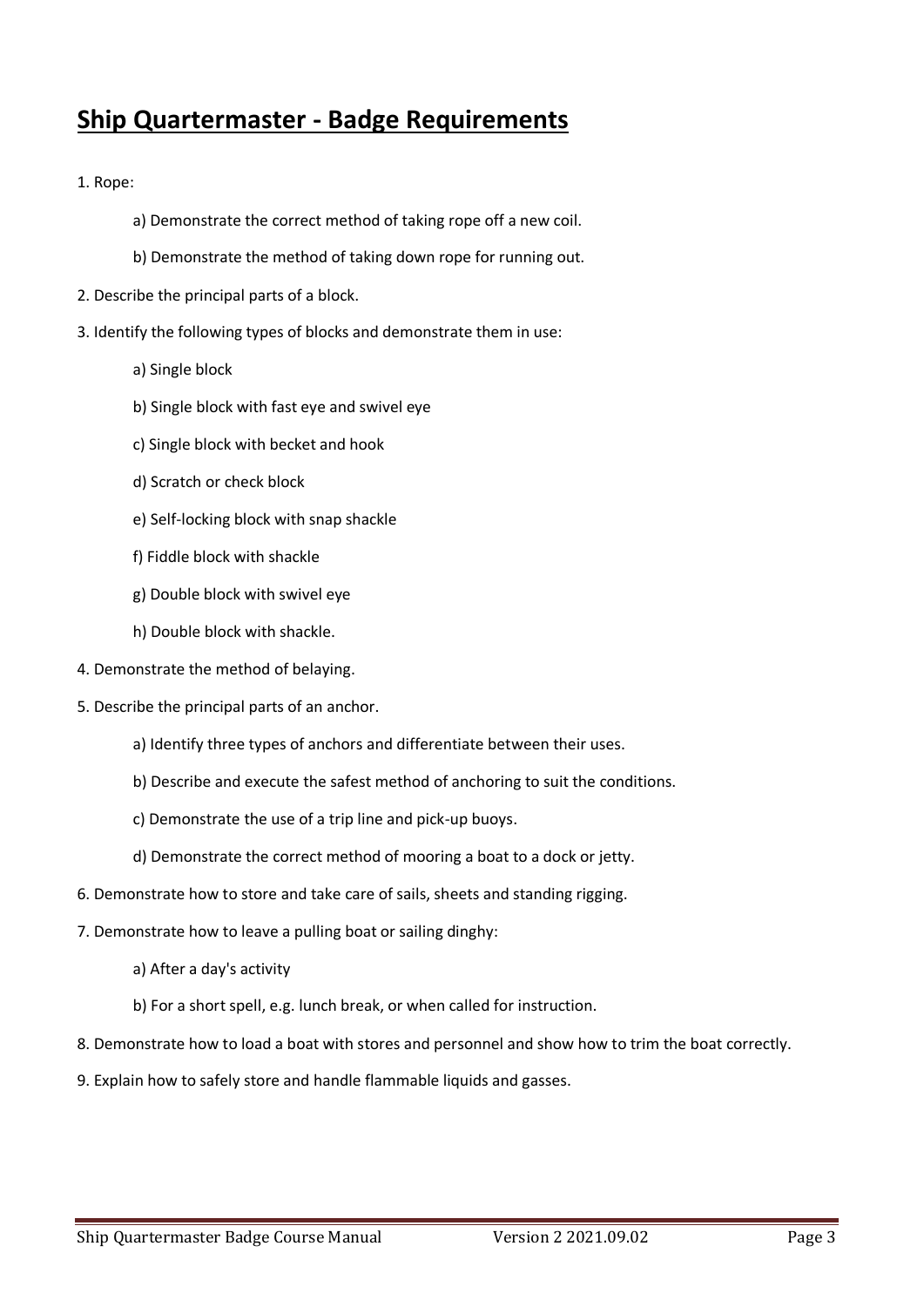## **ROPE:**

#### **Taking rope off a new coil**

Incorrectly removing rope off of a new coil can be frustrating if it is not done properly.

- First figure out which way up the coil should be so that the rope comes out anticlockwise.
- Then cut the banding or rope that holds the coil together.
- Pull the rope anticlockwise from the centre of the coil.





Alternatively, you could build a spinner. A spinner allows you to pull rope from the outside of the coil and comes in very handy for larger coils of rope. A spinner can be made in various ways but the basic principal is to have a platform that the rope will sit on. A post in the middle to keep the rope on the centre of the platform. Then castor wheels or a bearing on the post allowing the platform to rotate.

#### **Taking down rope for running out**

This is the process of preparing rope on the deck of a boat or on the jetty, in preparation for the rope to be passed through a fairlead and run out. For example, flaking out the anchor rope to be lowered when dropping anchor, or paying out a tow line to another boat. This method prevents kinks and knots from being introduced into the rope, therefore preventing potential injury to the member running out the rope or possible damage to the boat.



#### **Method of belaying**

Boaters should also know how to belay, which is securing a rope to a cleat. The following image and description show the correct way of belaying to a cleat:

The first turn around the base of the cleat must be completed or the line will jam under strain and be difficult to undo, especially when it is wet. If it is belayed by a series of round turns without the figure-eights it will not hold.

A good rule to remember is: One round turn, two figure-eight and a half hitch to lock it. The end is then led inboard.

Surplus rope on the free end is to be neatly stowed in terms of good seamanship practises.

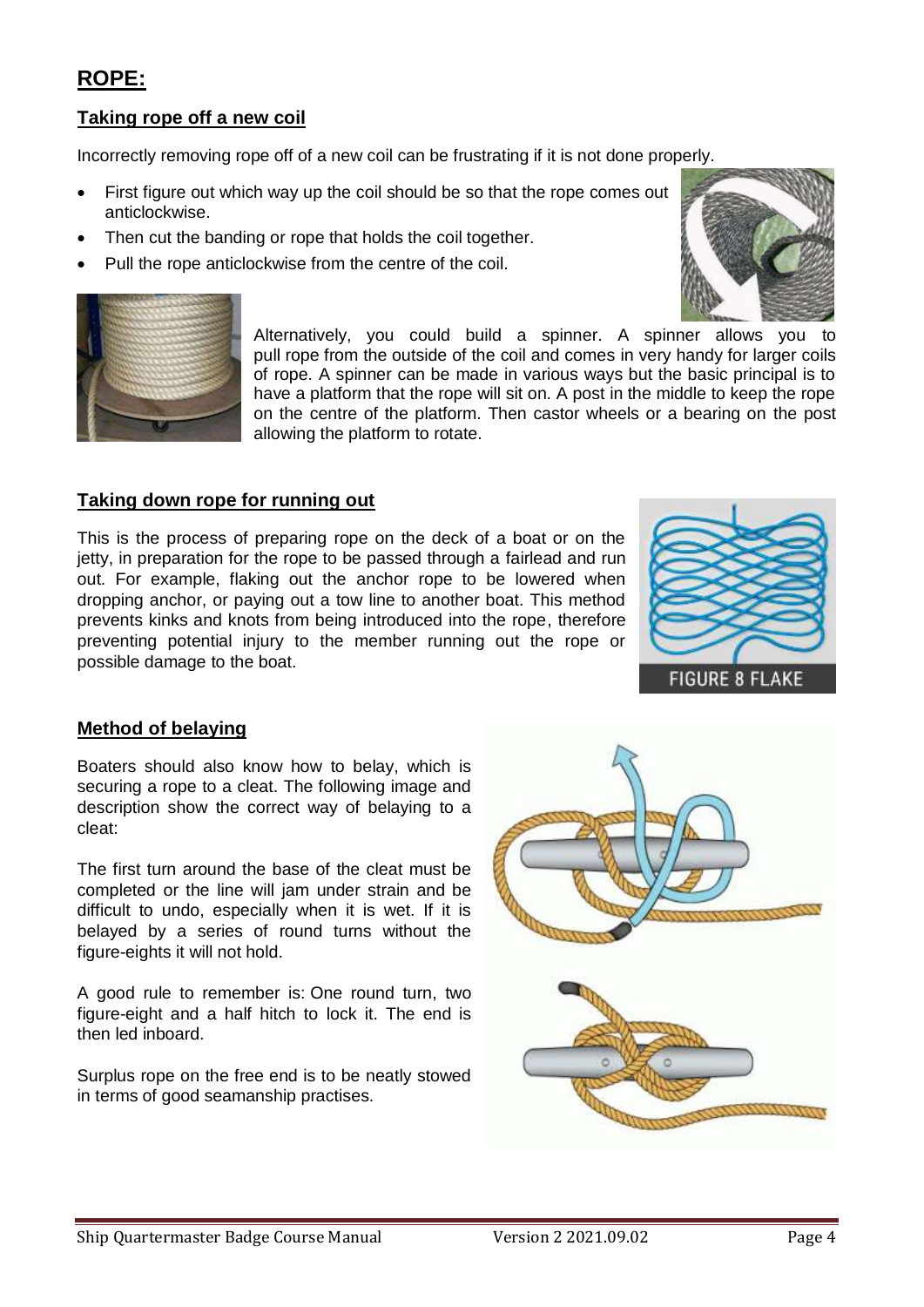## **BLOCKS:**

#### **Parts of a block**

A pulley is a [wheel](https://en.wikipedia.org/wiki/Wheel) on an [axle](https://en.wikipedia.org/wiki/Axle) or [shaft](https://en.wikipedia.org/wiki/Shaft_(mechanical_engineering)) that is designed to support movement and change of direction of a taut cable or belt, or transfer of power between the shaft and cable or belt. In the case of a pulley supported by a frame or shell that does not transfer power to a shaft, but is used to guide the cable or exert a force, the supporting shell is called a block, and the pulley may be called a sheave.

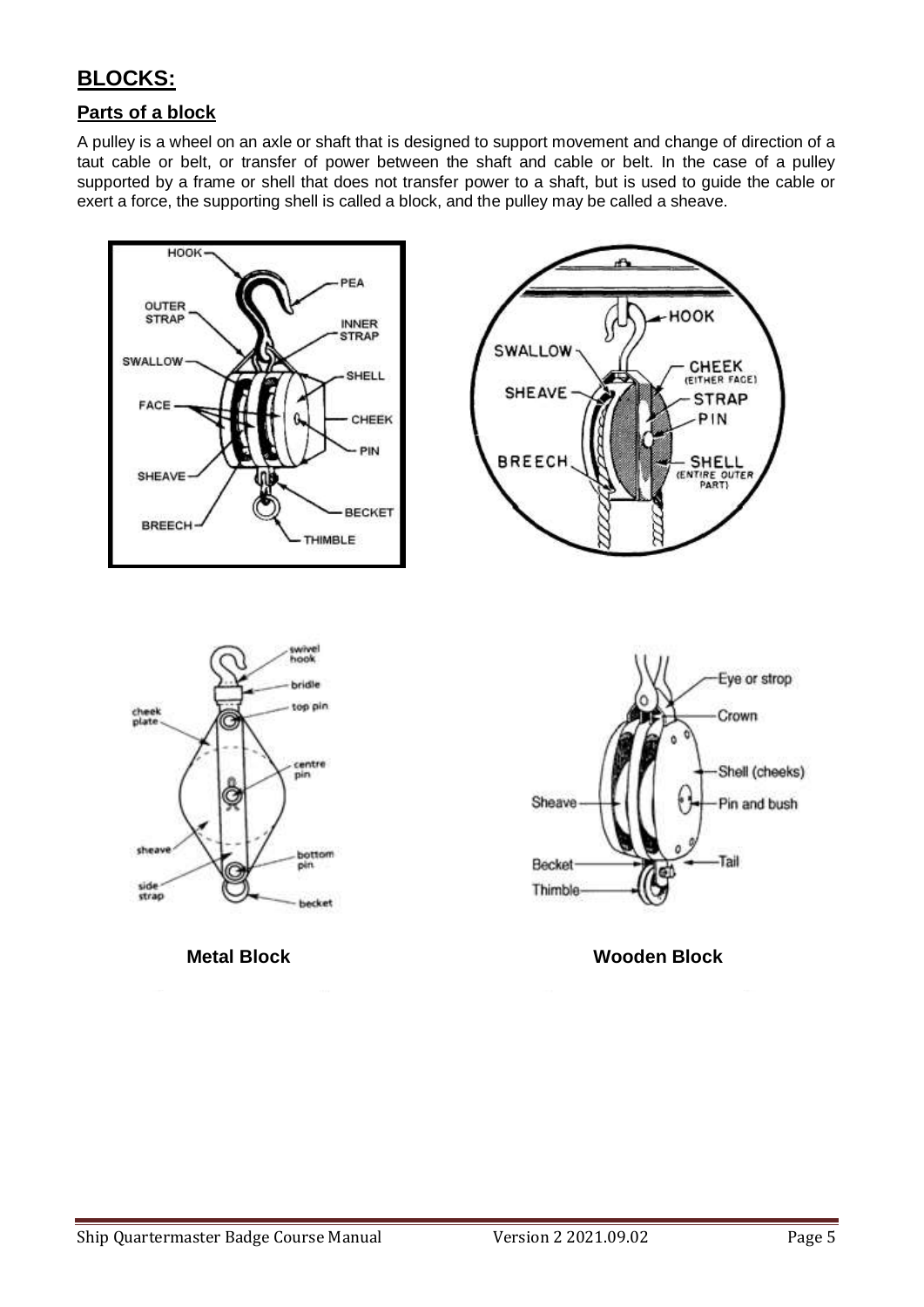#### **Types of blocks**

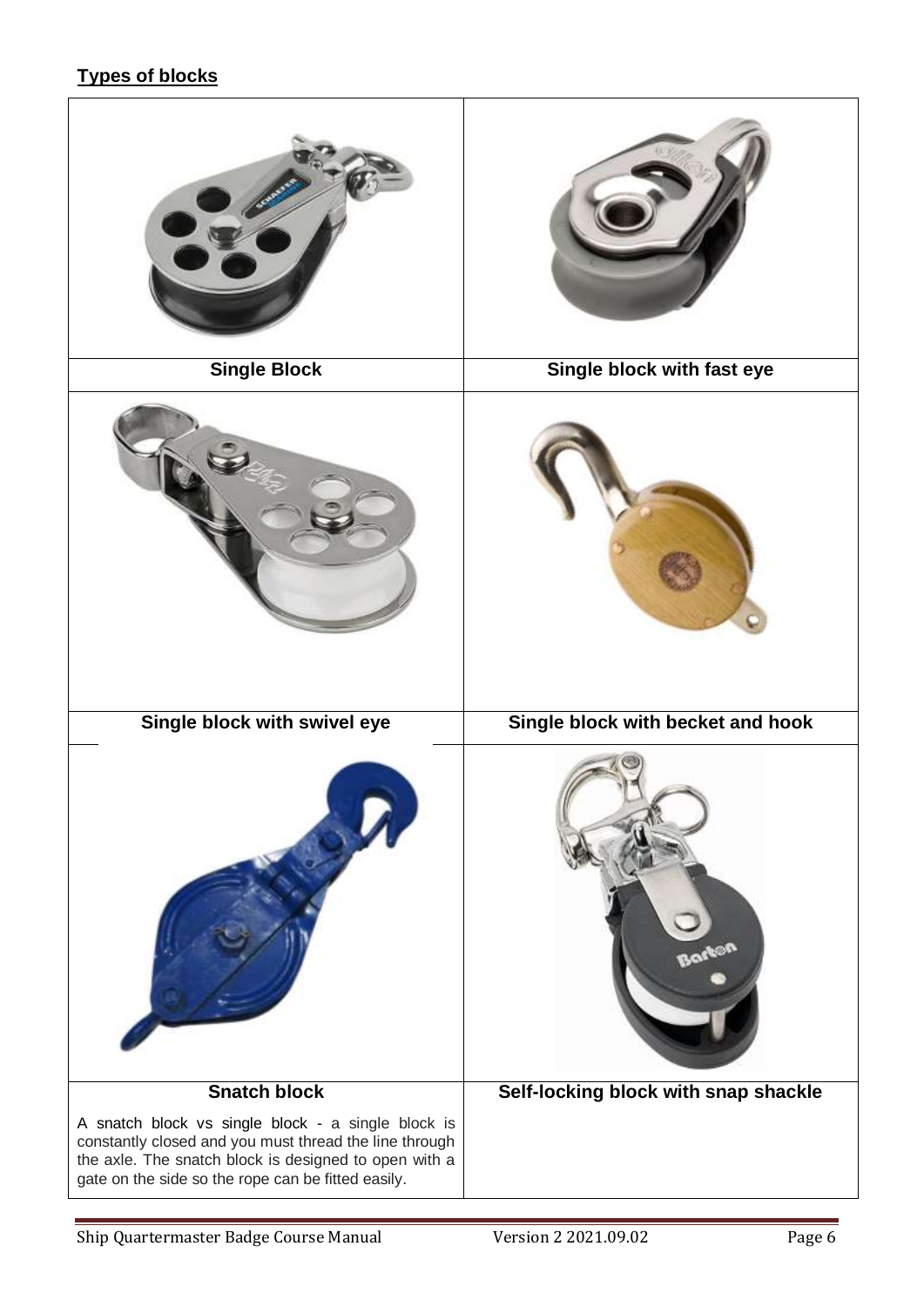| <b>Fiddle block with shackle</b>                                                                                                                         | Double block with swivel eye   |
|----------------------------------------------------------------------------------------------------------------------------------------------------------|--------------------------------|
| A fiddle block is a tackle block having two sheaves of<br>different diameters one above the other instead of side<br>by side as in a common double block |                                |
|                                                                                                                                                          |                                |
| Double block with shackle                                                                                                                                | fiddle block with a jamb cleat |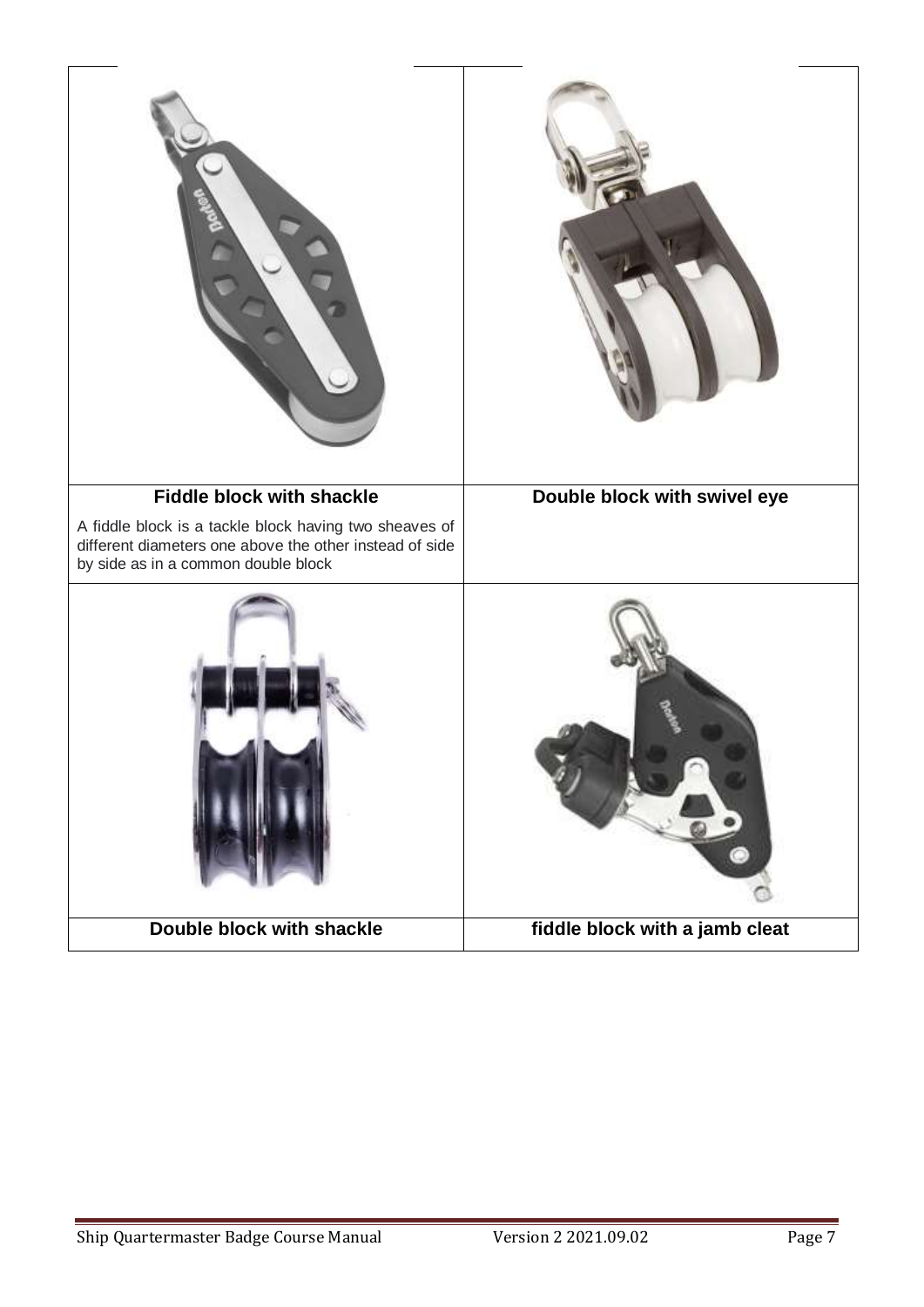## **PURCHASE TACKLES:**

A tackle is a purchase consisting of a rope rove through two or more blocks in such a way that any pull applied to its hauling part is increased by an amount depending upon the number of sheaves in the blocks and the manner in which the rope is rove through them.

A block is a set of sheaves mounted on a single frame. A tackle is a system of ropes threaded through blocks, used to increase the force applied to the free end of the rope.

Rove to advantage – The pull on the rope is in the same direction as that in which the load is moving.

Rove to disadvantage – The pull on the rope is in the opposite direction to that in which the load is moving.

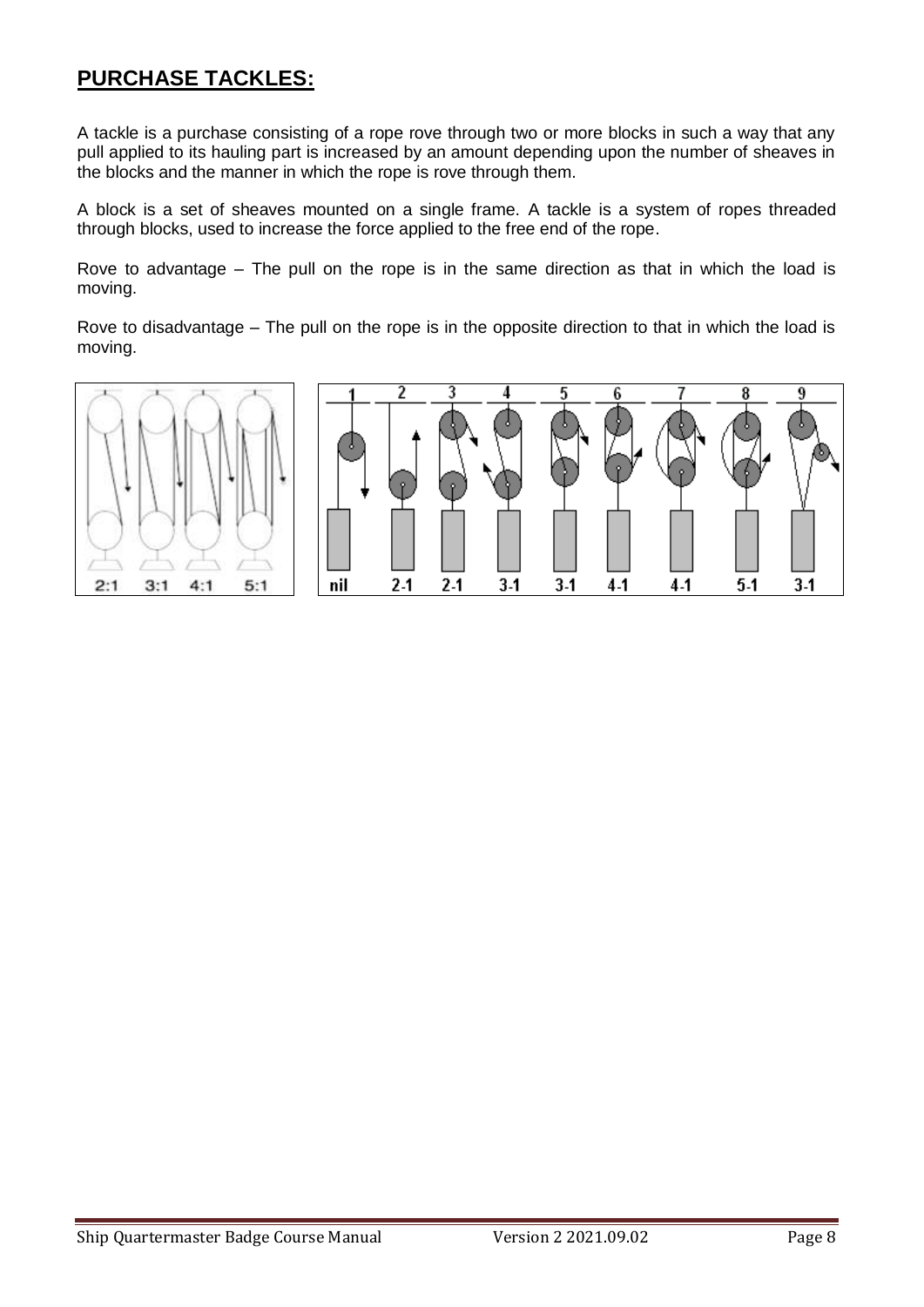## **ANCHORS:**

### **Types of Anchors**

| (eep pin<br>rina<br>stock<br>head<br>balancing<br>band<br>bill<br>shank<br>palm<br>arm<br>crown                                                                                                                                                                                                                                                                                                                                                                                                                                                                                                                                                                                                                                                                                                                                                                                                                                                                                                                                                                                                                                                            |                                                                                                                                                                                                                                                                                                                                                                                                                                                                                                                                                                                                                                                                                                                                                                                                                                                                                                          |
|------------------------------------------------------------------------------------------------------------------------------------------------------------------------------------------------------------------------------------------------------------------------------------------------------------------------------------------------------------------------------------------------------------------------------------------------------------------------------------------------------------------------------------------------------------------------------------------------------------------------------------------------------------------------------------------------------------------------------------------------------------------------------------------------------------------------------------------------------------------------------------------------------------------------------------------------------------------------------------------------------------------------------------------------------------------------------------------------------------------------------------------------------------|----------------------------------------------------------------------------------------------------------------------------------------------------------------------------------------------------------------------------------------------------------------------------------------------------------------------------------------------------------------------------------------------------------------------------------------------------------------------------------------------------------------------------------------------------------------------------------------------------------------------------------------------------------------------------------------------------------------------------------------------------------------------------------------------------------------------------------------------------------------------------------------------------------|
| <b>Admiralty Pattern or Fisherman's Anchor</b>                                                                                                                                                                                                                                                                                                                                                                                                                                                                                                                                                                                                                                                                                                                                                                                                                                                                                                                                                                                                                                                                                                             | <b>Folding Grapnel Anchor</b>                                                                                                                                                                                                                                                                                                                                                                                                                                                                                                                                                                                                                                                                                                                                                                                                                                                                            |
| This anchor is found mostly on small craft and in<br>where<br>holding power is of<br>places<br>prime<br>importance.<br>It consists of a shank, which carries two arms. On<br>the arms are two flat broad parts called the flukes,<br>which terminate in points called the pea or bill.<br>Near the top of the shank and at right angles to<br>the arms, a bar passes through the shank. This is<br>the stock, which makes the anchor fall in such a<br>position that the fluke must dig into the seabed.<br>At approximately the middle of the stock, there is<br>a raised metal ring or stop, which positions the<br>stock centrally against the shank and a stock pin<br>that goes through a hole in the stock on the other<br>side of the shank, to lock the stock into position.<br>With the pin removed, the stock may be slipped<br>into a folded position for easy stowage. The top of<br>the shank is terminated in a shackle or ring, to<br>which the cable is attached.<br>The gravity band is fitted at a point at which the<br>anchor balances and a purchase tackle is<br>attached to this point when the anchor is being<br>hoisted inboard. | The folding grapnel is a development of the<br>Grapnel used in Elizabethan days, when crews of<br>fighting ships wished to board each other. Fitted<br>with between four and six prongs, the folding<br>anchor is probably the most useful of all small<br>boat anchors.<br>The anchor features a weighted end to ensure the<br>claw shaped flukes bite the seabed.<br>Very strong fluke pins ensure good holding power.<br>The flukes on this anchor pivot off pins on the<br>crown.<br>When not in use, the arms fold up against the<br>shank and are held in place with a sliding ring<br>which one lock closed/open by rotating the collar.<br>These anchors are Ideal for yachts and boats<br>where stowage space is limited.<br>These anchors do not provide a large amount of<br>holding power in sand or mud beds. It is important<br>to use an appropriate amount of chain with this<br>anchor. |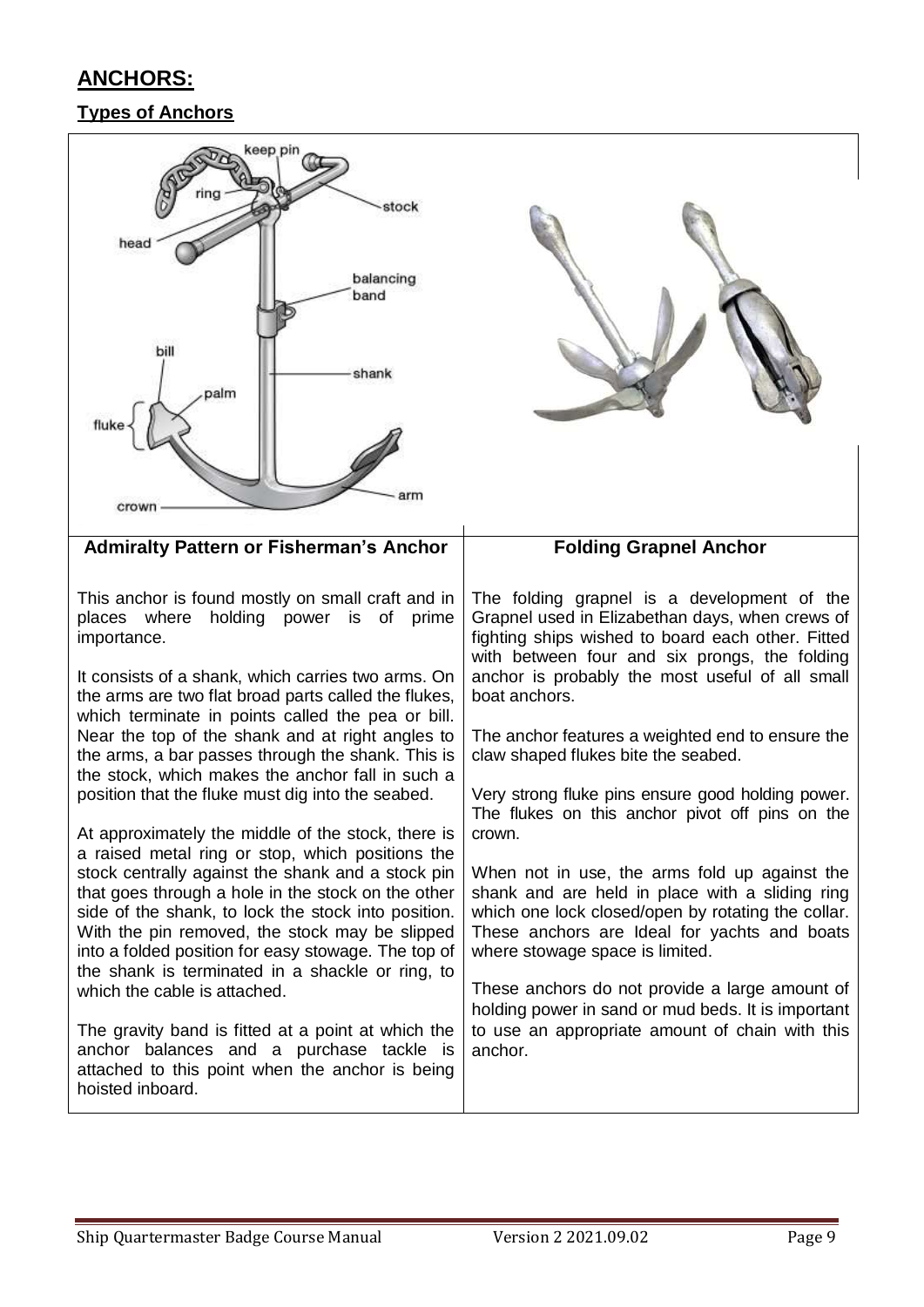|                                                                                                                                                                                                                                  | Ring<br>Shank                                                                                                                                                                                                                                                           |
|----------------------------------------------------------------------------------------------------------------------------------------------------------------------------------------------------------------------------------|-------------------------------------------------------------------------------------------------------------------------------------------------------------------------------------------------------------------------------------------------------------------------|
|                                                                                                                                                                                                                                  | <b>Pea/Bill</b><br><b>STOCK</b><br><b>Tripping ring</b>                                                                                                                                                                                                                 |
| <b>CQR or Plow Anchor</b>                                                                                                                                                                                                        | <b>Danforth Anchor</b>                                                                                                                                                                                                                                                  |
|                                                                                                                                                                                                                                  |                                                                                                                                                                                                                                                                         |
| The Chatham Quick Release or CQR, developed<br>in the UK, is another popular design for small<br>yachts and power craft. It comes from England<br>and also has no stock.                                                         | The Danforth is amongst the best of the small<br>boat anchors and was developed by R.S.<br>Danforth in 1939.                                                                                                                                                            |
| It has excellent holding characteristics, up to 30                                                                                                                                                                               | It produces strong holding power, because of the<br>thin large flukes and when under a heavy strain,<br>the flukes bury themselves very deeply.                                                                                                                         |
| times its own weight. The anchor sets quickly,<br>rarely fouls and is easy to recover. It will dig in<br>immediately after a 180- degree change in<br>direction due to change in wind or tide directions<br>on an anchored boat. | Instead of a stock through the head of the anchor,<br>the Danforth has a round rod through the crown<br>that prevents the anchor from rolling. One of its<br>qualities, is that it can be adapted to large and<br>small vessels. This anchor folds basically flat so it |

## **Select an Appropriate Anchor**

| <b>Type</b>         | Sandy bed requires a Broad fluke                                                                                                                                         |
|---------------------|--------------------------------------------------------------------------------------------------------------------------------------------------------------------------|
|                     | Rocky bed requires a Narrow fluke.                                                                                                                                       |
| Weight              | For sheltered waters, i.e. slow moving river or lake 1 kg. Anchor weight for every 20<br>kg. of boat weight. Make sure that your anchor is big enough to hold your boat. |
|                     | Therefore, a boat of weight approx. 150 kg. Requires anchor 7,5 kg.                                                                                                      |
| <b>Anchor Chain</b> | Fitted to shackle at head of anchor to hold anchor flat on bed. Size to suit anchor<br>and length should be a minimum of twice the length of the anchor shank.           |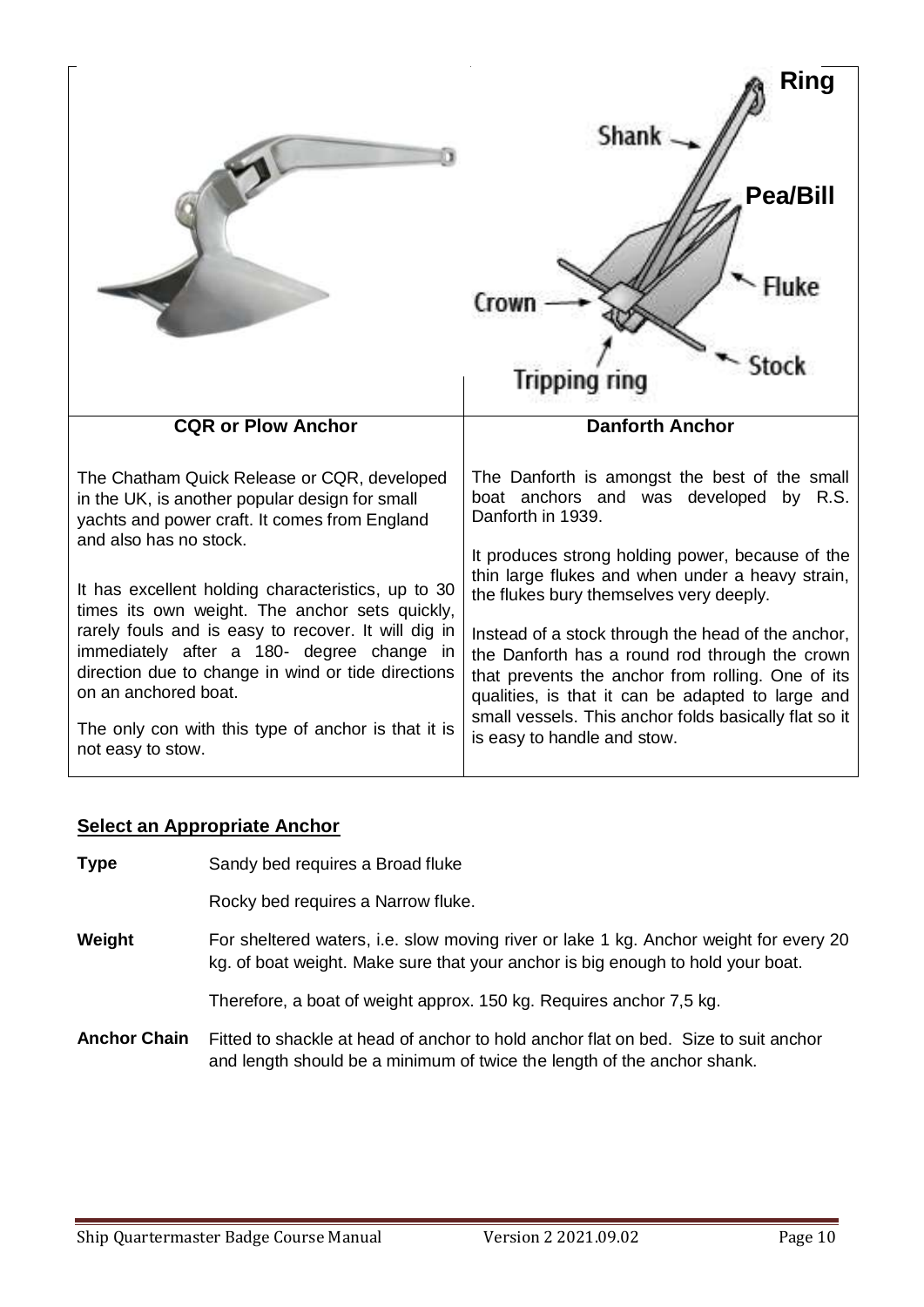**Anchor Rope** Called the Rode. Make sure that it is properly tied on, both at the anchor and at the boat. Attached to opposite end of anchor chain so anchor should be of size and breaking strain to suit boat. Length of rope should be at least three times the maximum depth of the water in which the boat may be required to anchor.

In Tidal Waters it is necessary to know state of tide and amount of rise and fall.

Therefore, on water 3 metres deep, the rope should be  $3m \times 3 = 9$  metres.

**Release Line** The release or trip line is attached to the anchor at the crown or low down on the shank and is used to release the anchor if it should become fouled. This line must be longer than the anchor rope

#### **Anchoring**

There are certain basic steps to be taken in anchoring small boats under normal conditions:

#### **Approaching the anchorage:**

Do not anchor where it is so shallow that there is the possibility of being aground in low water. Conversely, you need not anchor in 15m of water if you can find 7m a little close to shore. One prudent rule in strange waters is to check the depth of the water in the area of any possible swing of the boat with a lead line. Note the location of other boats or empty moorings, so that you will not anchor so close to boats that you swing into others with shifts of wind or tide. Hard sand is first choice for the



Ensure that swinging circles do not intersect bottom and soft mud is the last. A rocky bottom is generally between the two. However, you cannot know just what the bottom is until the anchor is down.

#### **Dropping anchor:**

Under power or sail, come up to your chosen anchorage into the wind or tidal current (whichever is stronger). Under power, bring the boat to a stop and then reverse very slowly. At this point, a crewmember already stationed forward lowers the anchor gently, always maintaining control of the cable. **Never throw an anchor!** Reverse the boat slowly as the cable is paid out to keep the anchor from being fouled. Keep reversing until it takes hold and sufficient scope (the ratio of the length of an anchor line, from a



vessel's bow to the anchor, to the depth of the water) has been paid out. If the anchor drags at this point, it is usually because the anchor has been fouled or resting on poor holding ground at the bottom. If it does drag, then you must raise the anchor and try again. Once the anchor takes hold, check to be certain you are clear of the shore and other boats before shutting off the engine. Under sail, of course, you cannot reverse your boat to help you take hold. However, in coming in against the wind or tide, you can use them as a natural reversing power. At the moment you come to a standstill, drop the anchor quickly, but smoothly, and pay out ample scope. Then belay the rode (the anchor line and/or chain) to the bitt or a cleat and wait until you are certain the anchor is not dragging.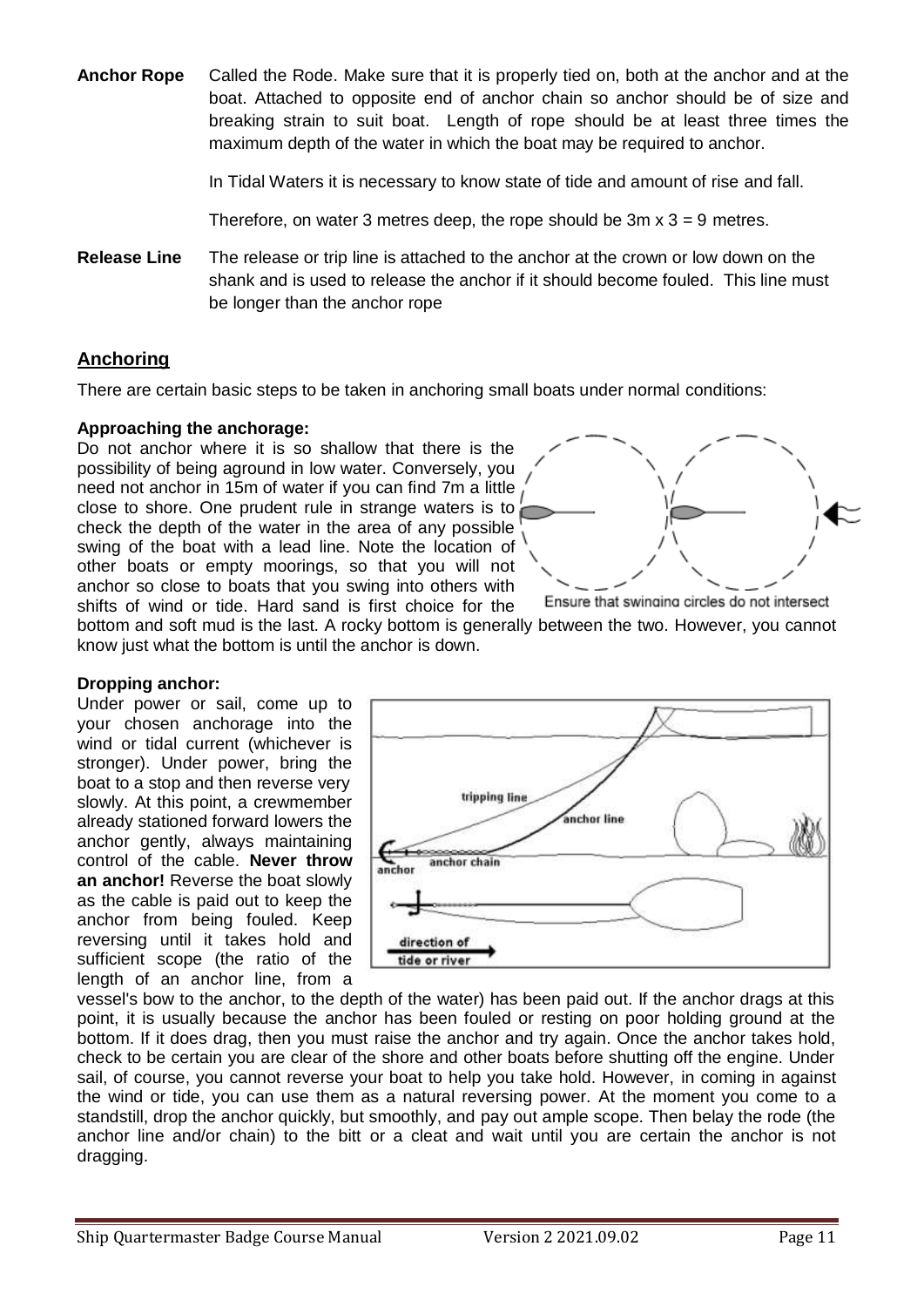#### **Leaving the boat:**

Before going ashore after properly anchoring, make a careful note of the boats' relative position to other boats, or better still, to nearby shore objects. By doing this, you can spot a change in your boat's position caused by the anchor dragging. If a boat stays at anchor during a change of tide or wind shift, she may swing through a 180° arc. This movement can foul the rode of some types of anchors, twisting it around an arm or stock, causing the fluke to be pulled from the bottom. Under these conditions, it is wise not to leave the boat unattended.

#### **Weighing Anchor**

When under power, move slowly toward the anchor while a crewman forward, hauls in the slack of the cable. When the anchor breaks loose, come to a stop while he brings in the anchor. This must be done carefully to avoid gouging the boat. If your boat has too much headway while bringing it in, there is a possibility of damaging it with the anchor. When the anchor is brought aboard, it should be secured at once. The wet line should be allowed to dry before stowing. If the anchor does not break loose easily, bring the boat carefully up to the approximate position of the anchor and belay the rode to the foredeck bitt. After this, apply just enough power to give steerage way and run the boat passed the anchor. If it does not work the first time, repeat this manoeuvre again. Under sail, you can usually sail right up to the anchor, while a crewman takes in the slack slowly, and raise the

anchor as described above. If the anchor is firmly embedded in the bottom, you may have to sail forward to put added strain on the rode in the opposite direction to the anchor pull.

If you know beforehand that the bottom, where you plan to anchor your boat, is likely to foul, use a trip line. This is merely a light, but strong line secured to the crown of the anchor, long enough to reach a buoy on the surface. When the time comes to weigh anchor, the buoy is



retrieved and the trip line pulled to haul in the anchor, crown first. Sometimes it is necessary to carry the anchor away from the boat in a small dinghy. The boat is then pulled towards it by means of capstans or winches, called kedging. Grounded vessels sometimes pull themselves clear in this manner. When a boat lies most often at her home port, it is best to set a permanent mooring, this would make her more secure than being at anchor.

#### **Sea Anchor**

A sea-anchor or drogue is used to slow down a boat and give it greater directional stability in emergency circumstances. In general terns it is called a sea anchor when streamed from the bow of a boat and a drogue when streamed from the stern of a boat (to slow it down and prevent broaching). Sea anchors are generally bigger than drogues relative to the size of boat for which they are suitable.

A typical sea-anchor is a conical canvas bag with a small hole at the point of the cone. The mouth of this bag is held open by a metal hoop and a harness of ropes is attached from around this opening to a metal ring. This is then fastened to a line and streamed over the bow.

The open mouth scoops up the water as it is dragged along thus acting as a brake and slowing a boat down to give it stability in rough seas. A temporary or emergency sea-anchor can be constructed by lashing together two oars or available spars with a harness to make them drag at right-angles to the direction of drift and act much like a canvas bag as described above. Some weight such as a small anchor usually needs to be added to this rig so that it is only just buoyant, otherwise it can too easily slide over the top of the water to be effective. Almost completely full 20 litre containers also make effective sea anchors in an emergency.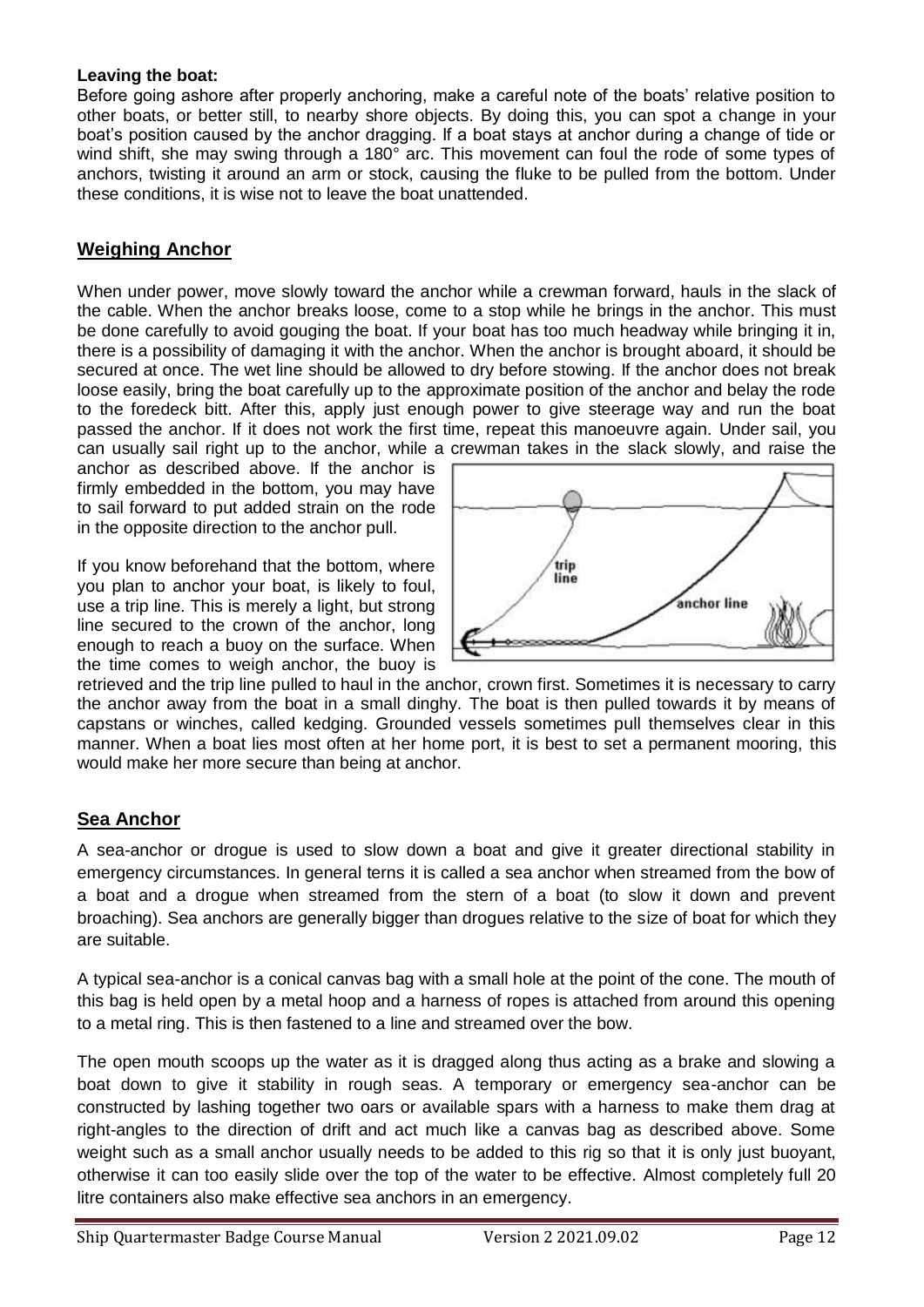The length of anchor rode paid out should be a minimum of at least the fetch of the passing waves, but preferably double the fetch of the waves. This is to prevent the anchor or drogue being pulled out of the face of the wave.



## **MOORING:**

A mooring is any permanent structure to which a vessel may be secured. Examples include [quays,](https://en.wikipedia.org/wiki/Quay) [wharfs,](https://en.wikipedia.org/wiki/Wharf) [jetties,](https://en.wikipedia.org/wiki/Jetty) [piers,](https://en.wikipedia.org/wiki/Pier) anchor [buoys,](https://en.wikipedia.org/wiki/Buoy) and mooring buoys. A boat is secured to a mooring to prevent free movement of the boat on the water.

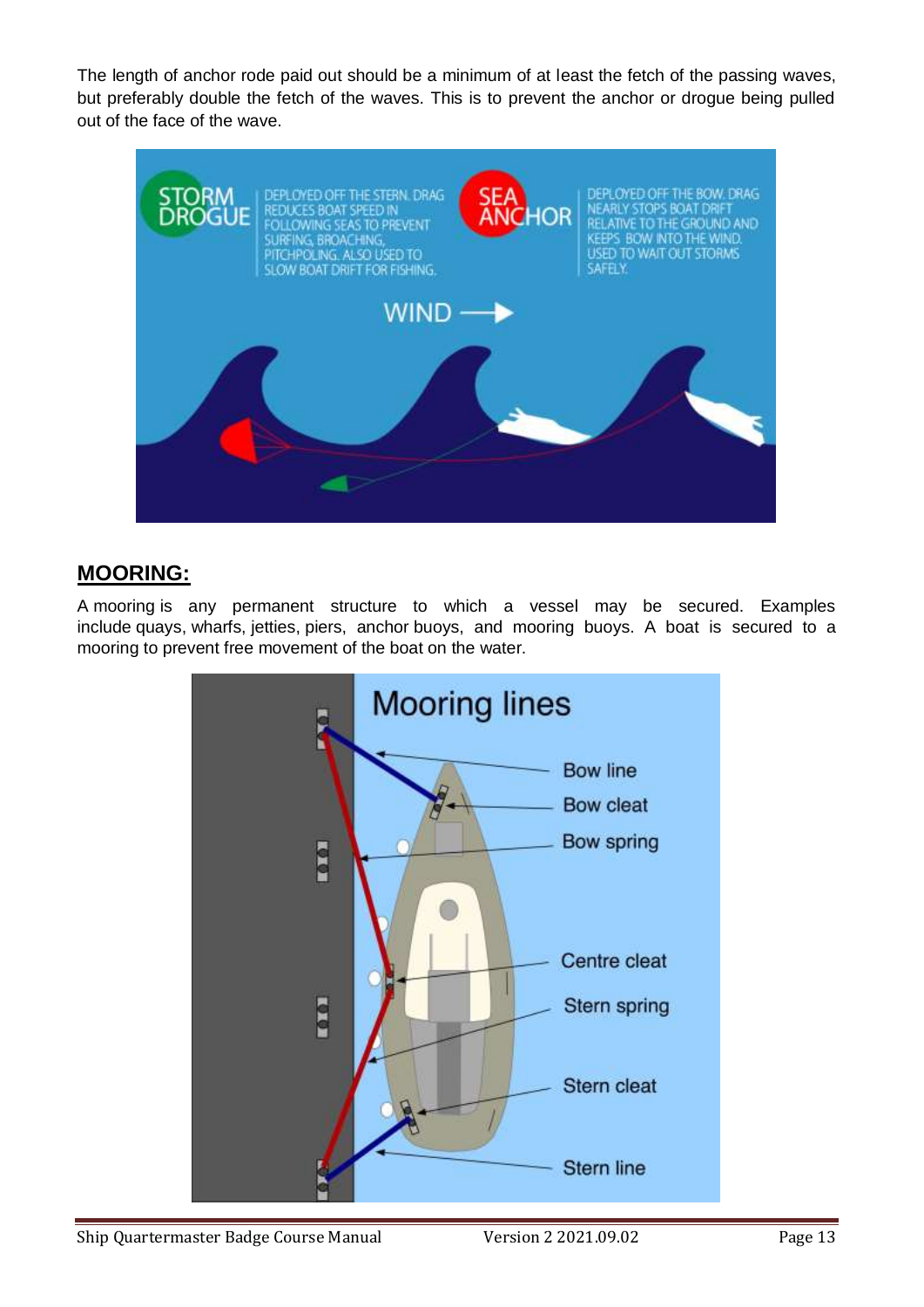## **SAILS, SHEETS & RIGGING:**

#### **Sails & Sheets**

Sails, sheets and other forms of running rigging should be dried before folding or hanking and stowing in sail bags. Stowing of bundles of wet sheets into sail bags will lead to mould and rot and is yet another sigh of poor seamanship.

#### **Standing rigging**

Standing rigging refers to all components which keep stayed masts up. These components need to be checked for wear and that they are securely fitted

- The hounds, gooseneck and butt must be securely fastened to the mast
- Stranded stay wire must be free of fraying or kinks, with thimble or swage eyes at each end
- Screw shackles must be tight and all pin key rings in place
- Chain plate fastenings and mast step must be secured to the hull.

#### **Running rigging**

Running rigging includes the lines, blocks and pulleys on a sailing vessel that are used for raising, lowering, shaping and controlling the sails. All lines on board must be in good condition and suitable for the intended use and type of vessel

When checking your mast, look for worn halyards and masthead sheaves. The sheave may make it difficult to raise and lower the sails. Old halyards may be prone to breaking and are often found to be badly secured, such that their release is difficult and time consuming in the event of a capsize rescue situation.

Sheets are often scrounged replacements and not suitable for the type of boat or intended use. They may too thick or too thin, too long or to short. This sort of rigging mismatch can potentially lead to the occurrence of capsizes. Woven sheathes on synthetic rope which have worn through to the core are very dangerous, and jam easily.

Control lines such as Mainsail outhauls, downhaul and Cunningham are often found to be any old scrap of light line.

The kicking strap is a vital piece of safety equipment and must be in good condition, properly adjusted and secured to the boom and mast/hull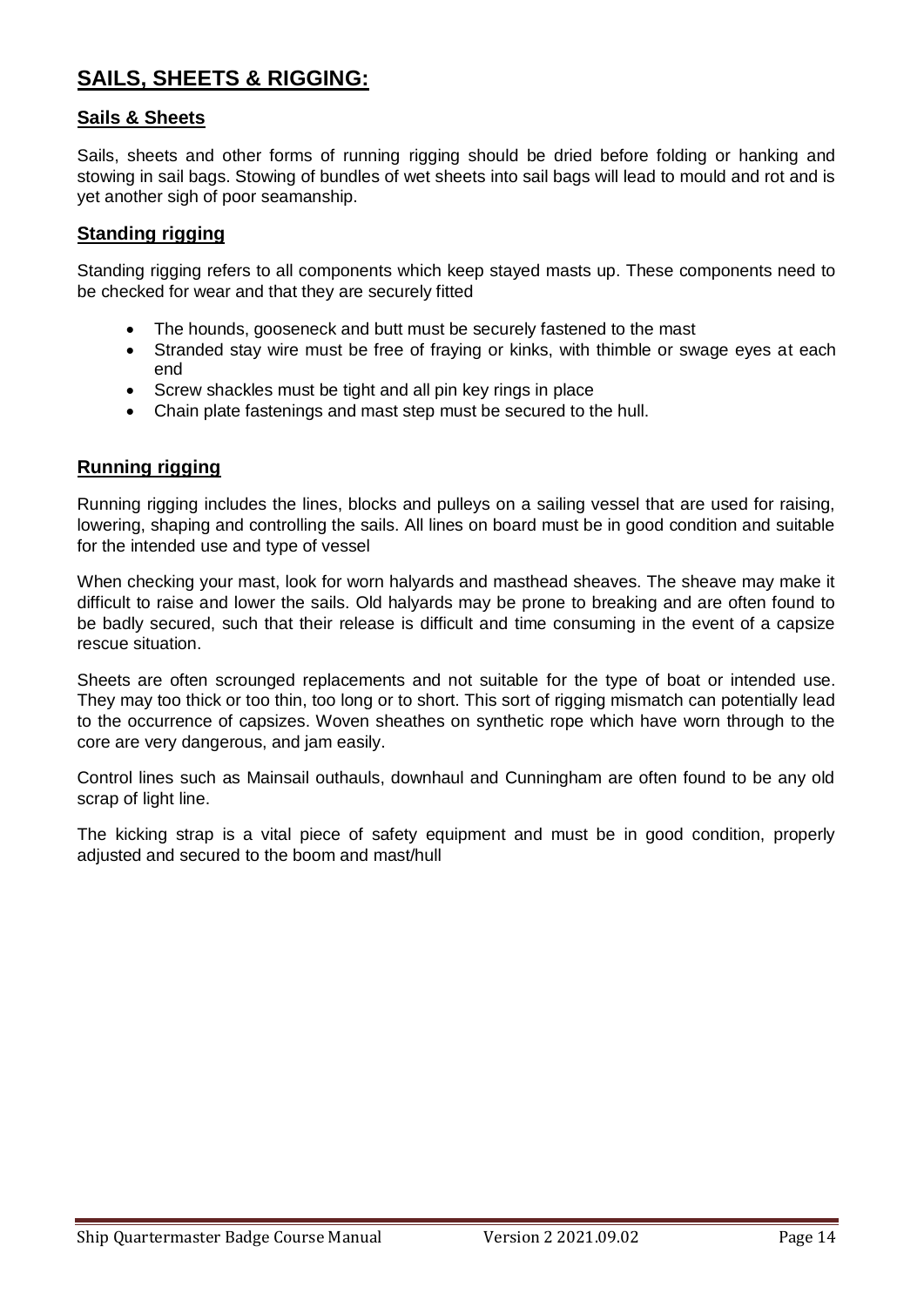## **BOAT MAINTENANCE AND STORAGE:**

#### **Securing of foils**

Foils is collective term for the fins extending underneath a sailing vessel. These are vital to the sailors' ability to control the dinghy.

The rudder may take significant forces while sailing and it is important to check the blade, stock and tiller for strength. If the rudder pivots, the downhaul/up haul lanyards must be in good condition and need to have a proper securing cleat which can be quickly un-cleated when required

Be aware of using rudders or dagger boards that did not originally belong to the boat. The rudder must fit correctly and be strong enough. The rudder must always be secured to the boat with spring clips or a lanyard. Often rudders which did not originally belong to the boat get used and the spring clips which are supposed to prevent the rudder from falling off the pintles are bent or missing or don't fit. A rudder which has fallen to the bottom of the dam is of no use to anyone.

The Dagger board / centre board must be easy to raise and lower in the casing. Dagger boards need lanyards to secure them to the boat, and centre board downhaul/up haul lanyards and purchases need to function correctly, to assist with righting manoeuvres after capsizing.

#### **Fittings**

Even a small dinghy can have a large number of fittings attached to the mast, boom or hull. Each of these fittings has a purpose in controlling the boat and needs to be securely fastened to the mast/boom/hull and functioning correctly. Lines should be able to pass free through eyes and blocks, while cleats securely hold. Any fitting which is either broken or not the correct fitting for the job, can potentially be the cause of a sailing accident.

Certain extra fittings of major importance are found in rowing boats, and these have to do with the method of propulsion. Look out for loose socket fittings, worn crutches, crutch lanyards and clips, worn jackets, cracked or bent oars and oars of a suitable size to match the pulling crew.

#### **Maintenance**

Boats suffer wear and tear from normal use as well as from the elements. Regular checking of your boat and all the rigging, with timely repairs, will make for safe boating. Allowing the use of poorly maintained boats will increase the change of problems occurring when the weather conditions deteriorate.

#### **Storage**

Boats should be stored with suitable weather covers if stored outside. Weather covers should not allow the formation of water puddles, which can easily damage them. The covers must be fitted in such a way as to allow for air movement underneath to assist with drying out of buoyancy compartments.

Boats must be stored such that any rainwater, or leak water must be able to drain out through bung holes or perhaps self-bailers, particularly if they are wooden plywood boats. Compartment covers should be removed to assist with airflow through the hull.

Boats must be stored on their correct dollies with the cradle support pressure being correctly distributed to the hull.

Long term storage of fibreglass and wooden boats on incorrect dollies or trailers will lead to hull distortions which can damage the hull permanently. Life jackets should never be used as cushioning for the storage of boats.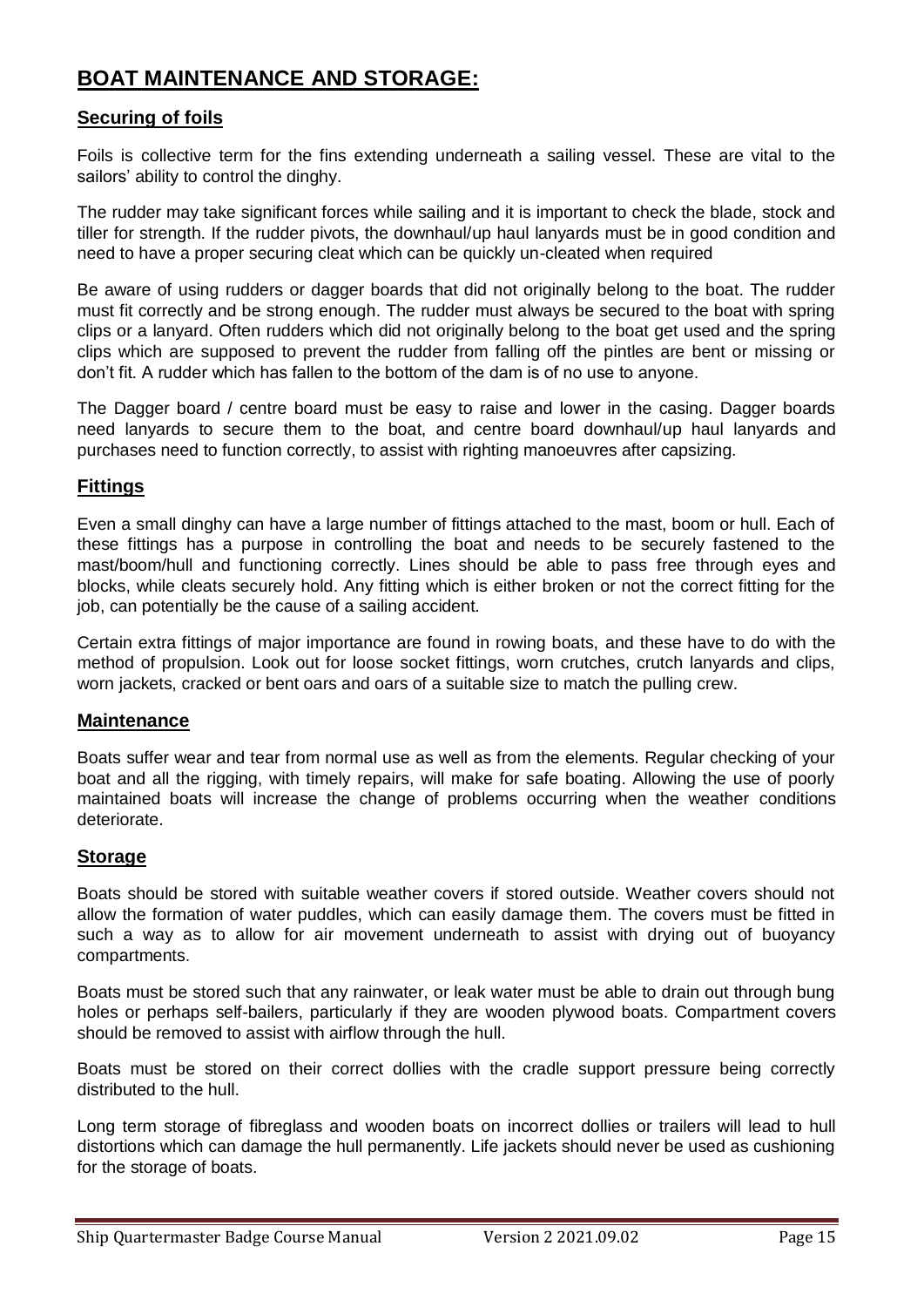## **LEAVING A BOAT:**

|                     | At the end of the day's activity                       | For a short duration                                       |
|---------------------|--------------------------------------------------------|------------------------------------------------------------|
| <b>Pulling Boat</b> | Fenders shipped                                        | Fenders shipped                                            |
|                     | Fwd and aft painters secured fast                      | Fwd and aft painters secured fast                          |
|                     | Oars removed from the boat and stored<br>safely        | Oars boated and stored along the<br>centreline of the boat |
|                     | Crutches removed from the boat and<br>stored safely    | Crutches boated and secured by their<br>lanyards           |
|                     | Centreboard and rudder blade raised<br>and secured     | Centreboard and rudder blade raised                        |
|                     | Fenders shipped                                        | Fenders shipped                                            |
|                     | Fwd and aft painters secured fast                      | Fwd and aft painters secured fast                          |
| <b>Sailing Boat</b> | Centreboard and rudder blade raised                    | Centreboard and rudder blade raised                        |
|                     | and secured                                            | Main sail left to fly with sheets able to                  |
|                     | Main sail and jib removed and stored<br>safely         | run (remember figure of eight stopper)                     |
|                     |                                                        | Jib wrapped around the forestay or                         |
|                     | All running rigging securely fastened                  | lowered and secured.                                       |
|                     | All sheets removed and neatly stowed<br>with the sails | Jib sheets secured                                         |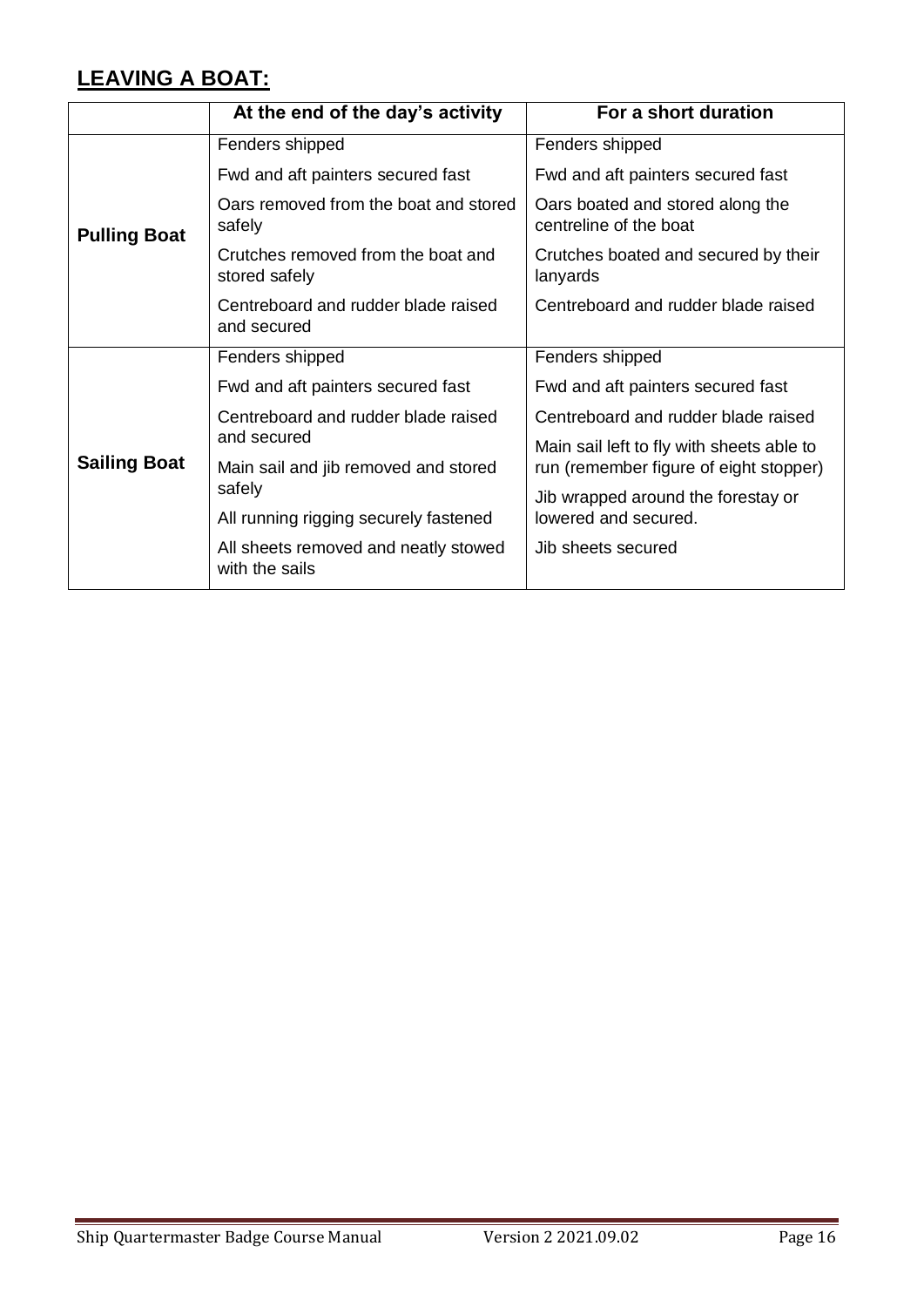## **BOAT STABILITY:**

Stability is the resistance to capsizing and a stable vessel that has been pushed from its upright position by an external force, such as the wind or waves, should return to the upright position. If the vessel does not return upright, it is unstable.

A well designed vessel has adequate stability build into it. However, any changes made to the vessel, or any changes made to her loading, will upset that stability - perhaps to the extent of making the vessel dangerous.

We must be able to recognise the signs of impending instability of the vessel, and we must know the measures needed to correct this. In the long term this may involve consultations with a surveyor or a naval architect, but in an emergency at sea more immediate measures may have to be taken and these will only be safe and effective if we have a basic understanding of the fundamental forces that govern a vessel's stability. The two forces governing vessel stability are buoyancy, provided by the water, and gravity.

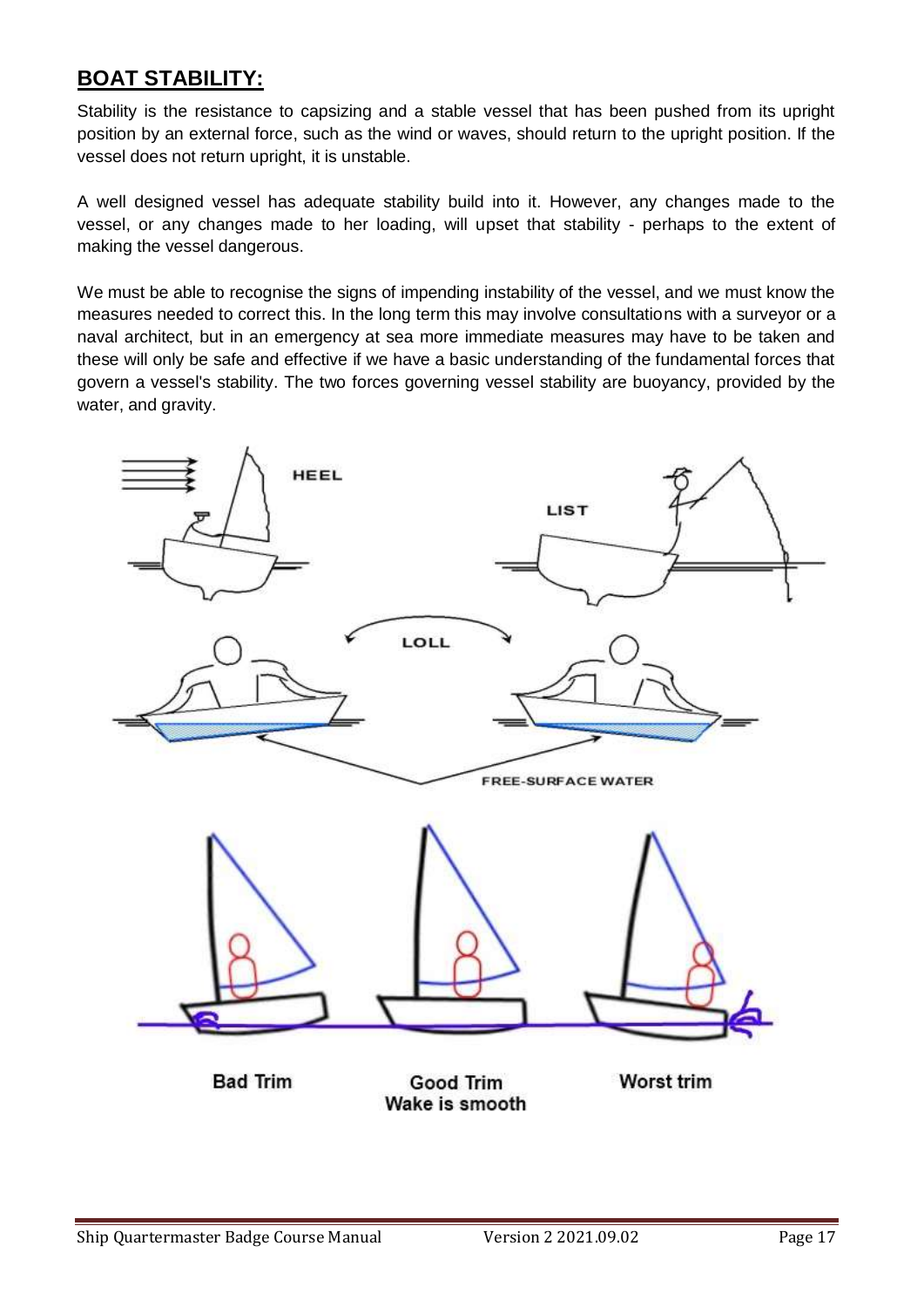## **LOADING A BOAT:**

Water activities are more dangerous than land based activities for two reasons: Firstly because of the risk of drowning and secondly because of injuries caused by the instability of the craft.

All boats are designed to carry a load up to a specified maximum weight. The worse the weather and sea conditions that the boat has to endure, the less load it can safely carry. Remember that the more water that enters the boat, the greater the load that the boat is carrying, and the more it becomes susceptible to free surface effect (i.e. water sloshing about inside the boat).

A "Rule of Thumb" for determining how many kilograms a craft can safely manage is that for each cubic meter in volume a boat can safely carry 185 kilograms. To determine the volume of the boat one must multiply the product of the length, breadth and depth by a factor of 0.6. This gives an approximate volume of most mono hull boats.

Statistics show that the most common causes of boating accidents are from overloading and improper loading of small boats. Most of the fatal accidents caused by a loading error involved boats under 9m in length and half these vessels had 10 horsepower or less.

There are several things to keep in mind when loading a boat:

- DO NOT overload. Use the above rule and reduce the load if the weather conditions are not perfect.
- An overloaded boat is very unstable and therefore far more likely to capsize. It is also very difficult to handle, both in steering and in propelling.
- Trim the boat correctly. Distribute the load evenly throughout the boat and keep the load as low as possible. The load should be balanced along both axis, port-starboard as well as bows-stern.
- DO NOT have uncontrolled movement in a boat. No item of equipment must be left loose in a boat. No person is to stand up or move around in a boat unless controlled by the Cox.
- If a crew member or passenger needs to move around in a boat, stop or slow the boat, only let one person move at a time and instruct them to keep low and to the centre line of the boat. Before any movement occurs, ensure that the boat is as stable as possible and that there are no dangerous items that could be fallen onto.
- It is far better to make more than one trip or to leave equipment behind than to experience the trauma of capsizing or of trying to handle an overloaded boat in bad weather conditions.